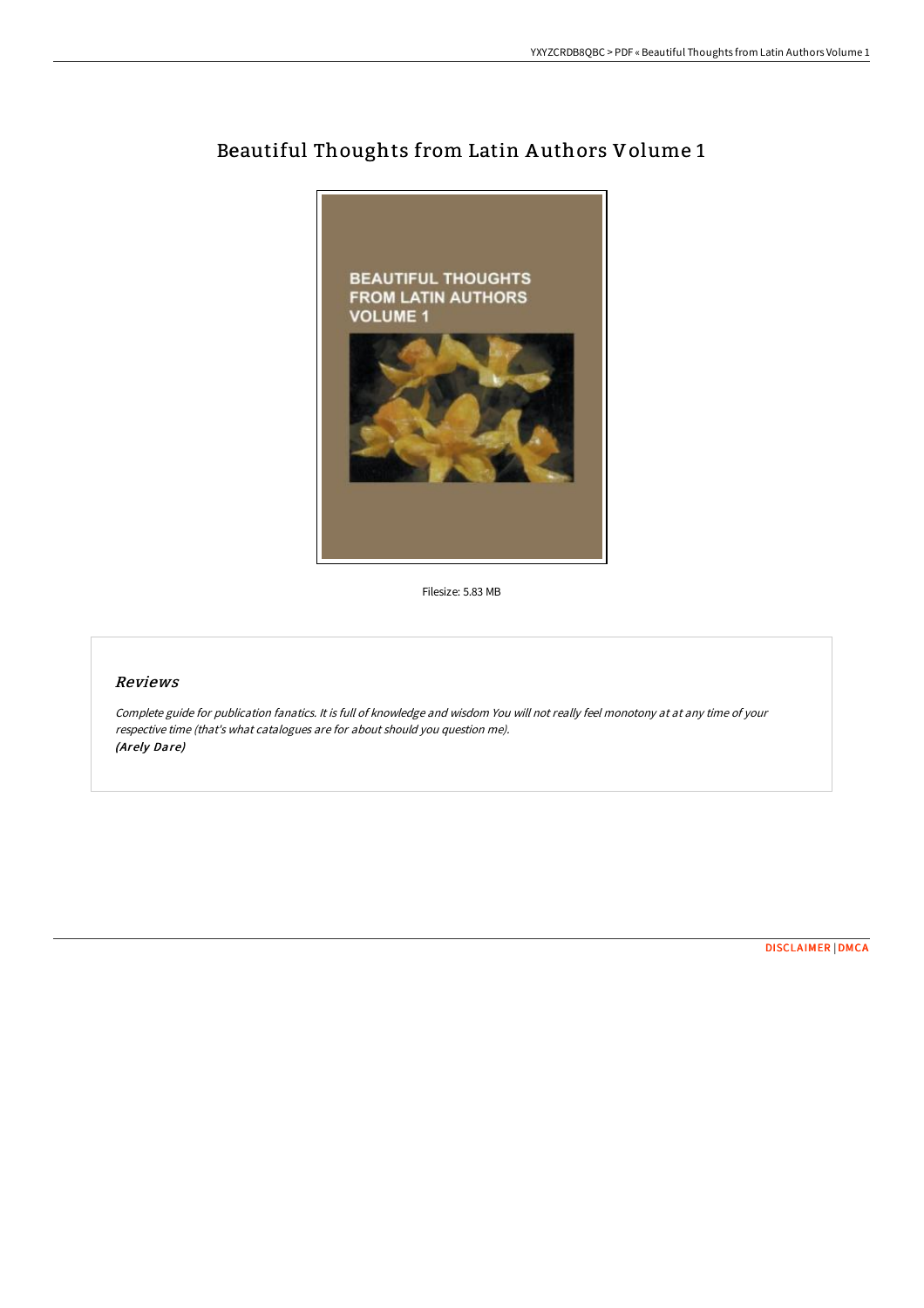## BEAUTIFUL THOUGHTS FROM LATIN AUTHORS VOLUME 1



RareBooksClub. Paperback. Book Condition: New. This item is printed on demand. Paperback. 90 pages. Original publisher: Washington, D. C. : Occupational Safety and Health Administration, U. S. Dept. of Labor, 2009. OCLC Number: (OCoLC)422949357 Subject: Ethylene oxide -- Safety measures -- Handbooks, manuals, etc. Excerpt: . . . Todays Schedule Day Shift You must also keep a record stating your reasons for selecting an employee from 7: 00 Sign in one work shift to represent employees on another shift. One way to document the similarity of shifts is by sampling employees on each shift one time to show that the 7:05 Attend training employee exposures are the same on each shift. If the exposures are the same, you 7: 45 Change sterilizer gas cylinder can conduct required periodic sampling in the future on a single shift and consider 8: 05 Paperwork it representative of all shifts. You may use this option with 8-hour samples and with 15-minute samples. 9: 30 Break Am I permitted to use results of air samples collected at another time or at a different 9: 45 Meet with Jose M. location from my initial monitoring results 10: 15 Delivery due inventory Yes, but the work conditions must have been similar on the two dates, or at the two 11: 30 Lunch locations. The criteria listed above for using results from similar work conditions 12: 00 Remove batch from sterilizer 3 also applies in this situation. Again, if the answer is no to one or more of these 12: 15 Paperwork questions, it is likely that you must conduct initial monitoring. If the answer to all of these questions is yes, then OSHA allows you to meet the initial monitoring 12: 30 Sterilizer duty requirements by using personal monitoring results collected for other employees at 2....

B Read Beautiful [Thoughts](http://techno-pub.tech/beautiful-thoughts-from-latin-authors-volume-1.html) from Latin Authors Volume 1 Online  $\mathbf{m}$ [Download](http://techno-pub.tech/beautiful-thoughts-from-latin-authors-volume-1.html) PDF Beautiful Thoughts from Latin Authors Volume 1